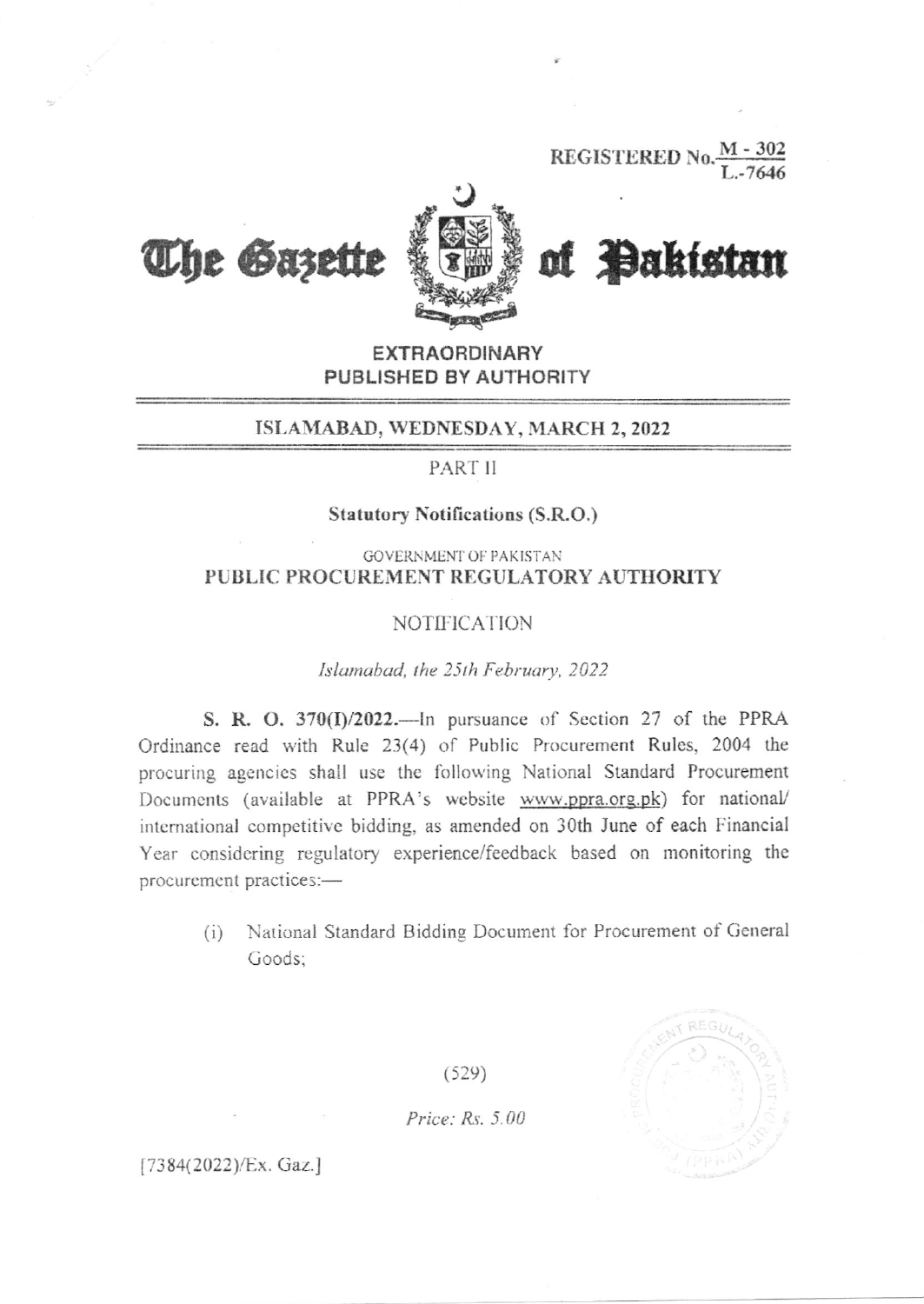- THE GAZETTE OF PAKISTAN, EXTRA., MARCH 2, 2022
- National Standard Request For Proposal  $(ii)$ Document for Procurement of Consultancy Services; and
- (iii) National Standard Procurement Document for Procurement of Goods through Closed Framework Agreements.

[No. 7(58)/Admn/PPRA Sectt./PPRA/2021.]

530

ALI TEMOOR. Director (Coord & Estab.).

[PART II

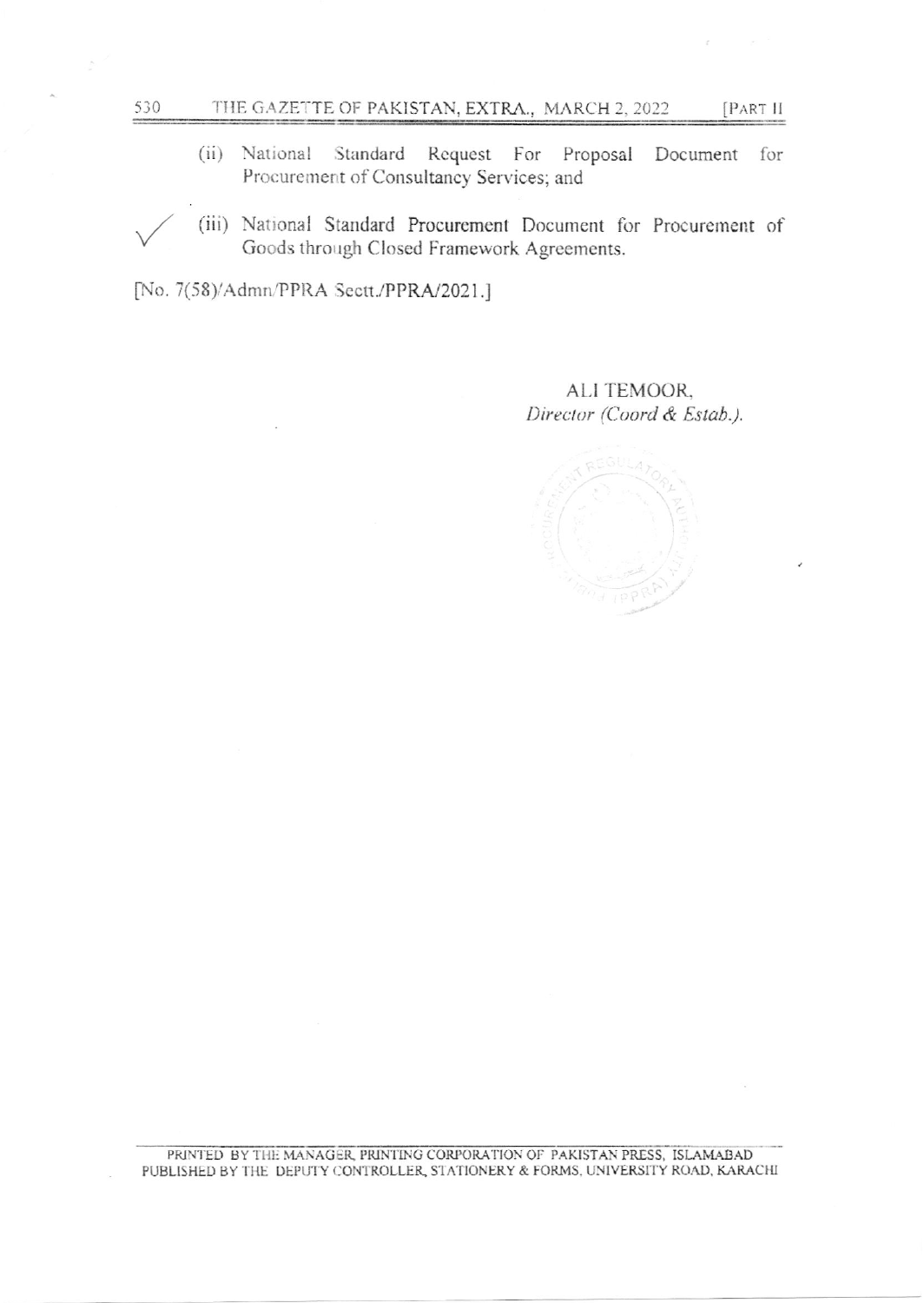# NATIONAL STANDARD PROCUREMENT DOCUMENTS

 $\overline{c}$ 

## Procurement of Goods through Closed Framework Agreements (Cost Based Selection)

(National and International Competitive Bidding)



Public Procurement Regulatory Authority

### Pakistan

December, 2021

"我的是, 第二章 人名